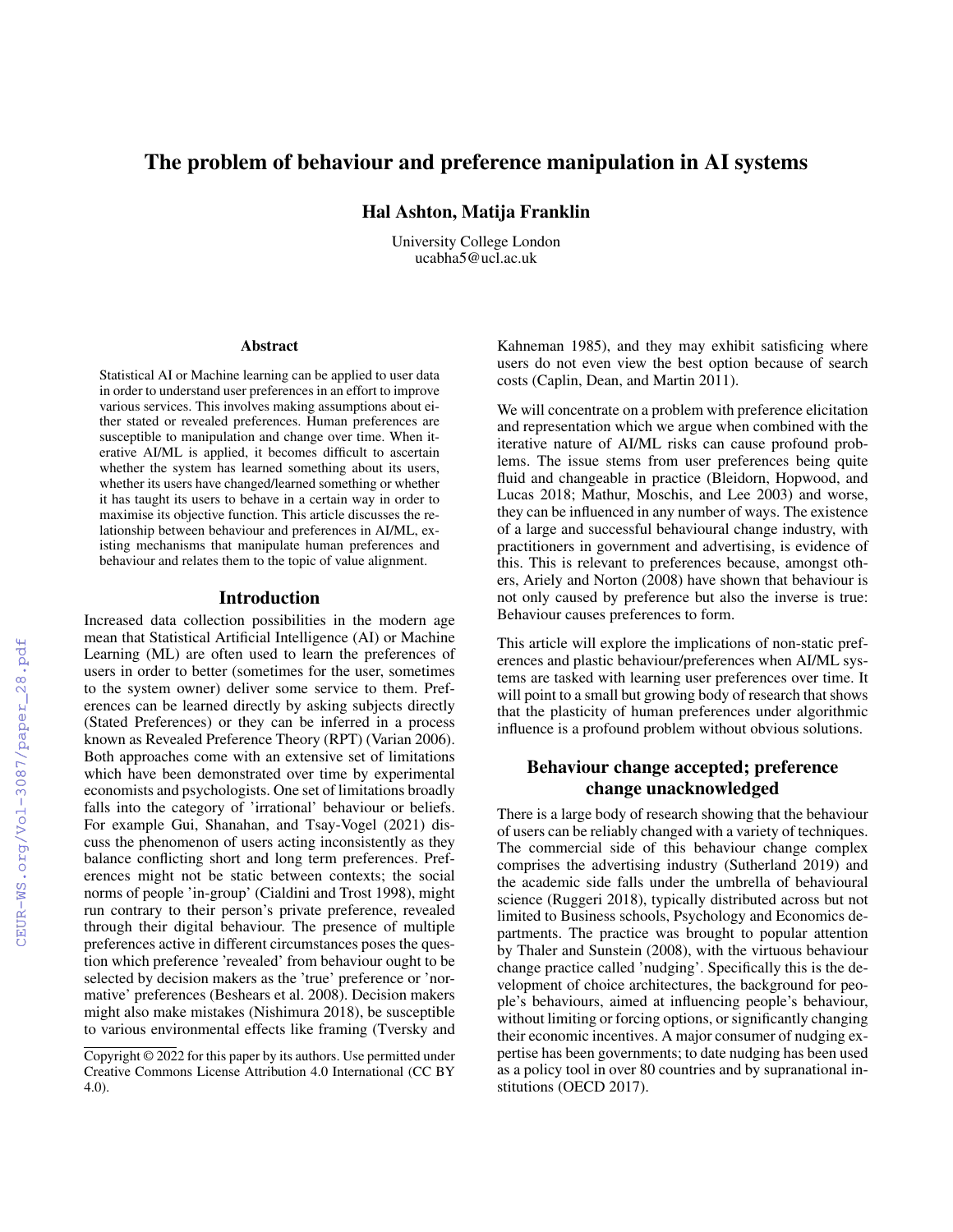All environments influence behaviour to some extent, even when people are not aware of it (Sunstein 2016). To give a concrete example, content recommender engines, even if not labelled as such, nudge their users because they deliberately alter the choices that a user can make when delivering personalised search results on the first page of results in web browsers, or projected onto maps in cars and phones, or when suggesting further things to watch on the TV.

The observation that behaviour can be changed by system designers (Schneider, Weinmann, and vom Brocke 2018; Kozyreva, Lewandowsky, and Hertwig 2020) through changes in choice architectures or other techniques immediately calls into question the practicality of user preference elicitation and in particular RPT. This is because there is a considerable body of evidence showing that behaviour history forms preferences (Ariely and Norton 2008; Albarracín and Jr 2000; Albarracín and McNatt 2005; Hill, Kusev, and van Schaik 2019; Wyer, Xu, and Shen 2012). A response might be to say that behaviour which has been altered does not reflect the 'real' or 'normative' preferences of a user and better efforts should be made to learn un-manipulated preferences. Firstly this is not trivial for any preference learner because it means they then have to distinguish between representative and non-representative behaviours in their data. Secondly it is naïve because it does not allow users to autonomously change their preferences (by developing a taste for Nollywood cinema or Mongolian throat singing say).

The behaviour change complex overcomes the difficulty in eliciting preferences by not really modelling them; behaviour is the key metric of success (Atkins et al. 2017). Whether someone who has had their behaviour changed prefers their new behaviour to their old one is not usually a focus. Proponents of the use of behaviour change defend the practice ethically by arguing that they only influence behaviour, but do not limit or force options. This is described as Libertarian Paternalism, a form of soft means paternalism, with the central idea that institutions can positively affect people's behaviour, while still respecting their freedom of choice (Thaler and Sunstein 2003). It is described as 'soft' because it avoids material incentives and coercion, thus maintaining freedom of choice; and as 'meansorientated' because it does not attempt to change people's goals (or ends), but rather gives people a sense of best practice, given their own ends. Proponents of libertarian paternalism favour the intentional design of choice architecture as a policy tool (Sunstein 2014). They argue that since choice architecture is omnipresent, unavoidable and influences people's behaviour, even when they are not aware of it, so it might as well be harnessed to do good. Nevertheless the Libertarian Paternalist argument seldom considers the observation that behaviour change has a causal relationship with preference change.

Private sector companies are wary about stating an intent to change user behaviour because of the likely public opprobrium which may occur. This attested by the recent popularity of popular media examining the manipulative behaviour of big-tech attest (Orlowski, Coombe, and Curtis 2020). As a result of the public's sensitivity surrounding behaviour change, the objective of behaviour change is couched in terms of preference learning - the desire to learn about customers to better engage with them and improve their user experience. On the occasions that companies have been shown to use AI to maximise profitable behaviour over maximising an objective function based on user preferences, the public reception has not been warm (Lewis and McCormick 2018). Training a video recommender to maximise play-through because more complete videos watched equals to more adverts consumed fulfils a logical business objective but in the language of behavioural change, has spillovers (Dolan and Galizzi 2015). As Alfano et al. (2020) show, such a system can involve recommending extremist content to maintain users' attention. Ignoring preference change in this case ignores the social externality that AI/ML powered behaviour change causes. The impact of recommender systems on user preferences was studied by Adomavicius et al. (2013). It stretches credulity to say that recommender system designers do not know about their nudging power. The survey of nudging mechanisms in recommender systems by Jesse and Jannach (2020) shows just that.



Figure 1: A Causal diagram showing the relationship between Preferences, Preference Change, Stated Preferences and Behaviour. Only Variables in grey can be observed. Preferences influence behaviour, but behaviour can cause preference change.

Public discomfort concerning the practice of private companies manipulating user behaviour is beginning to be reflected in regulation. Article 5 of the EU draft AI Act 2021 prohibits the use of an AI system that *deploys subliminal techniques beyond a person's consciousness in order to materially distort a person's behaviour in a manner that causes or is likely to cause that person or another person physical or psychological harm.* At present, uncertainties exist about almost every aspect of this provision and how it will be enforced.

Given that behaviour change is possible, behaviour can influence preferences and preferences change anyway in response to exogenous events, it seems strange that models of preference change are few and far between. Jacobs (2016) provides one of the few dedicated literature reviews on the subject that we could find. Perhaps this is because empirical evidence concerning the effect of deployed AI systems is hard to find. This is puzzling given the generally acknowl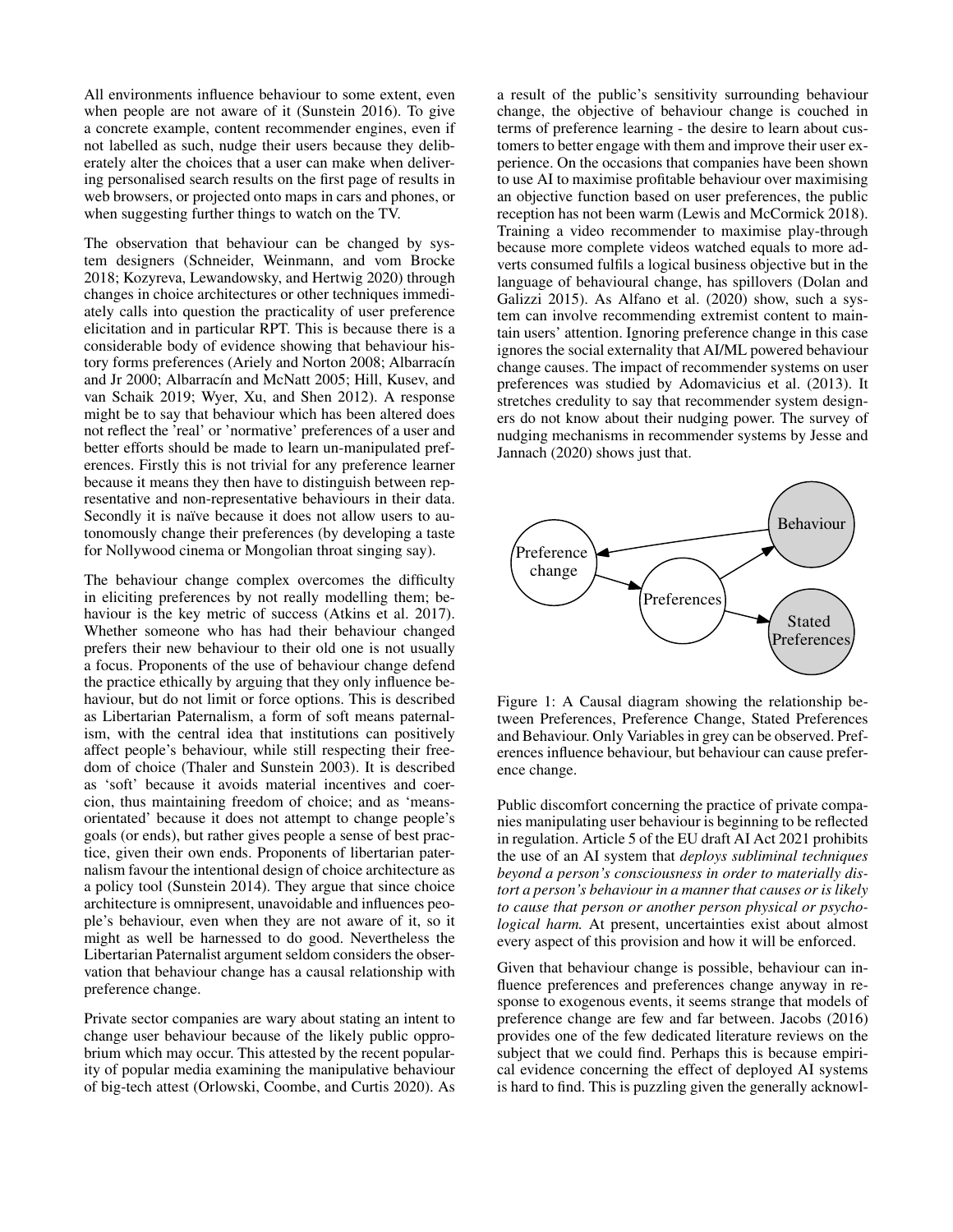edged explosion in data collection possibilities that modern technology has enabled. Kramer, Guillory, and Hancock (2014) demonstrated that users' moods could be manipulated by changing what appeared on their Facebook news feed. The ensuing public and academic reception to the deliberate altering of people's moods without telling them was understandably not positive (Verma 2014). Consequently direct sources of proprietary data concerning the effect of Algorithm design on user preferences have not been forthcoming for public research. Other obstacles exist; the US Supreme Court recently ruled in *Van Buren v. United States* (2021) that certain academic research on web platforms would be protected from prosecution under Computer Fraud and Abuse Act 1986 (CFAA) (Villasenor 2021). Researchers can now devise programs to monitor user-facing algorithms without fear of custodial jail sentences but are still not party to the large scale behavioural data which would shed light on behavioural and by extension preference change.

One could argue that since the incentives of governments and large companies are not aligned with those of their users, behaviour and preference change externalities are inevitable. We will later argue that even a developer of an AI system whose only objective is to learn the preferences of their users is just as prone to manipulating their users' preferences as someone who is targeting behaviour or preference change for profit. Firstly we will consider in more detail the mechanisms that alter human preferences.

### The mechanisms that manipulate preference

In this section we will briefly identify the most likely mechanisms which alter user preferences predominantly in the simple case of content-recommenders. We posit that preference manipulation comes from two separate sources which combine efficiently: 1) the mechanics of the recommender algorithm itself and 2) the generator of the content. There is a symbiosis between content generators who generate popular content and recommender systems that can alter preferences to fit that content. For the most part recommender system owners do not yet create content though there are some exceptions. Netflix amongst other video content platforms will use its analytics to make more addictive shows. Some internet retailers may choose to design and retail their own branded goods using their privileged data and product placement powers. In the near future, the advent of improved generative text and video technology can drastically lower the cost of developing and prototyping content and facilitate the exploration of novel manipulation techniques for media content platforms in an end to end automated manner.

One feature of recommender systems independent of preference plasticity is the phenomenon of popularity bias, whereby certain popular items are recommended more often than less popular items. This allows popular items to grow ever more popular (Abdollahpouri, Burke, and Mobasher 2017; Mansoury et al. 2020) and the process reinforces itself. This is a symptom of a wider problem with recommender systems - confounded data. The behaviour data used to train and test algorithms has already been influ-

enced by the algorithm; this creates an amplifying feedback loop which increases homogeneity of recommended content (Chaney, Stewart, and Engelhardt 2018). In summary, naive recommenders have a natural tendency to push people towards the same small set of content and user's experiences are homogenised (Abdollahpouri 2019).

The mere-exposure effect describes the tendency for people to adapt preferences towards things they are familiar with (Fang, Singh, and Ahluwalia 2007). Related and similar effects are the availability bias (Tversky and Kahneman 1973), anchoring (Furnham and Boo 2011)) and the recognition heuristic (Goldstein and Gigerenzer 2002). This suggests that a content recommender that increases homogenisation for certain users would change the preferences of those users to whatever narrow band of content they are being recommended.

The combination of a recommender amplifying a few popular items and humans changing their preferences to the things which they are familiar with (ie recommended more often) is a powerful combination. However it does not explain the popularity of extreme content and the emergence of polarisation. Looking at the specific effects of content types, it seems certain types of content are more likely to lead to preference change than others. For example, it has been shown that conspiracy theory content is particularly potent (van der Linden 2015);van Prooijen and van Vugt (2018) hypothesise this predilection is for evolutionary reasons. Similarly content purporting to be from an impartial news source is effective at altering people's preferences; Alfano, Carter, and Cheong (2018) call this top-down technological seduction. Content which engenders strong emotion is likely to have manipulative effects on user preferences (Kusev et al. 2017). It is alleged that Facebook's newsfeed algorithm prioritised content that had received angry face emojis to maximise user engagement (Merill and Oremus 2021). So serious is the problem, Roozenbeek and van der Linden (2021) consider the effects of such content types as a matter of international security.

This is a simple account of preference change dynamics and ignores other mechanisms which tap into the many psychological biases and heuristics that humans have been shown to reliably exhibit. Alfano, Carter, and Cheong (2018) for example point to auto completion systems as ways of grouping users together and pushing them in certain directions. Other research have looked to the study of social effects where groups of people with similar views can coalesce leading to similar effects of polarization driven by confirmation bias (Del Vicario et al. 2017).

The discussion has so far been focused on recommender type dynamics where users are served content and their preferences are inferred through their observed behaviour. Preference elicitation is also vulnerable to behaviour manipulation techniques and has been more widely studied. Perhaps most famously people's numerical estimates can be adjusted based on prior exposure to higher or lower numbers using the anchoring effect (Furnham and Boo 2011). A simple example of this in practice is the suggested dona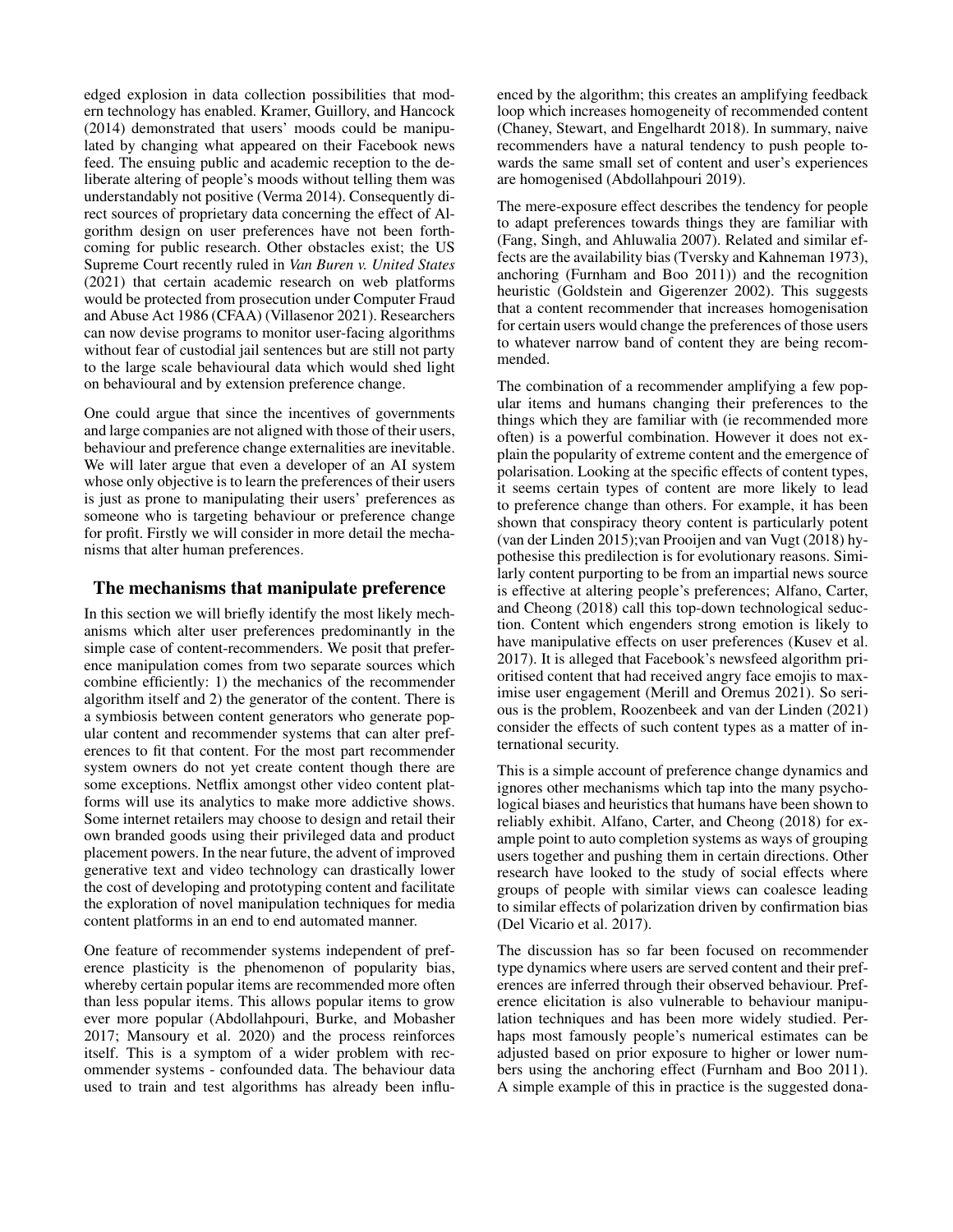tion figures routinely used on donation forms. Perhaps most damning was the finding by (Hall, Johansson, and Strandberg 2012) that even after having given their preferences, when they were secretly changed by the experimenters, participants would often alter their views to match their (falsely recorded) ones. In short People can be told what their preferences are and they will change them.

None of the preference change mechanisms in this section are particularly complicated. In the cases of recommenders it amounts to repeating content types which claim to be true to users to the exclusion of other content types. We do not think that this scheme was intentional from the outset, it has just occurred. This begs the question, could an AI reproduce preference manipulation from scratch? We think a generative text algorithms would recover many human preference or behaviour manipulation techniques (framing for instance) with high regularity. Even a simple AI could just make up what it thought its users' preferences were and provided they believed it had listened to them in the first place, adjust whatever they did really think to the AI's choice. The question is why would an AI system be incentivised to intend to change human preferences?

### Value Alignment and Preferences

An area where computer scientists are very interested in learning preferences is the subject of value alignment. The value alignment problem concerns the difficulty of writing objective functions for AI systems which prevent undesirable behaviour or allows AI to solve tasks that are otherwise hard to describe. In practice, as Lehman, Clune, and Misevic (2020) show, AI systems have a reliable habit of cheating to find solutions to given objectives.

We don't believe the observed problems surrounding recommender systems in the previous section are examples of the alignment problem. Though often unintended, the changes brought in user preferences are favourable for system owners, principally by making users more predictable. The algorithms are doing what they were designed to do - make money efficiently for their owners by increasing the time their users spend online. In common with many persistent externalities, the measurement and valuation of the harm caused is difficult. Russell, Dewey, and Tegmark (2015) calls this a *validity* problem; *"validity is concerned with undesirable behaviours that can arise despite a system's formal correctness"*.

One approach to the problem of value alignment is Inverse Reinforcement Learning (IRL); the construction of a human's utility function or values by the observation of their behaviour (Ng and Russell 2000). IRL is hard, it is an illposed problem in that any number of solutions (utility functions) can explain a given observed behaviour set in a single setting (Ng and Russell 2000) though it can be shown with a wide enough variety of settings, utility functions can be faithfully recovered (Amin and Singh 2016). Even so, certain assumptions need to be made about rationality, else as Armstrong and Mindermann (2019) show, any algorithm that derives a utility function could be arbitrarily bad at recovering an agent's actual utility. Hadfield-Menell et al. (2016) present Cooperative Inverse Reinforcement Learning as a better way of achieving alignment. (Russell 2020) presents three principles for AI developers to create beneficial machines which all rely on preferences:

- *1. The machine's only objective is to maximise the realization of human preferences.*
- *2. The machine is initially uncertain about what those preferences are.*
- *3. The ultimate source of information about human preferences is human behavior.*

The difficulty in applying these principles is the causal relationship between behaviour and preferences as in Figure 1; behaviour indicates preferences but behaviour change begets preference change.

Given the non-stationarity and plasticity of humanpreferences, any AI/ML approach to the learning of preferences seems to have a difficulty at its heart. Preference measurement takes time and the process might affect them, in other words, preference elicitation efforts suffer from the Observer Effect (Salkind 2010). This also includes any other techniques concerned with the elicitation and representation of preferences such as CP-nets (Boutilier et al. 2004; Loreggia et al. 2018) and active learning type efforts (Sadigh et al. 2017; Christiano et al. 2017). More problematically the AI/ML system is not often neutral to the preferences it learns, as Russell states: *"like any rational entity, the Algorithm learns how to modify the state of its environment in this case the user's mind - in order to maximise its own reward"*. The same effect is noted in Soares (2016): "*Actions which manipulate the operator to make their preferences easier to fulfil may then be highly rated, as they lead to highly-rated outcomes (where the system achieves the operator's now-easy goals)*". Further back in time still Yudkowsky (2011) note that AI might rewire a programmers' brains to fulfil the objective of maximally pleasing them. Krueger, Maharaj, and Leike (2020) term this *Auto-Induced Distributional Shift*. This effect has been modelled by Everitt et al. (2021) using causal influence diagrams. With this technique, situations can be identified where there is a 'Instrumental Control Incentive' over user behaviour/preferences, that is to say settings where an algorithm has an incentive to alter the behaviour of the users it models in order to maximise its own objective function. Evans and Kasirzadeh (2021) show this to occur in the case of a recommender system trained through Reinforcement Learning. In a process that the authors term *user-tampering*, the recommender polarises its users in order to increase their predictability. This is also shown to be the case by Jiang et al. (2019) with a multi arm bandit learning model.

We make the observation that in practice AI/ML systems are often inter-temporal in their nature regardless of whether the learning algorithm behind them explicitly recognises multiple periods or not. Users will reuse a system over time and therefore their preferences will change as they adapt to the system. Commercial systems are typically iterated in prac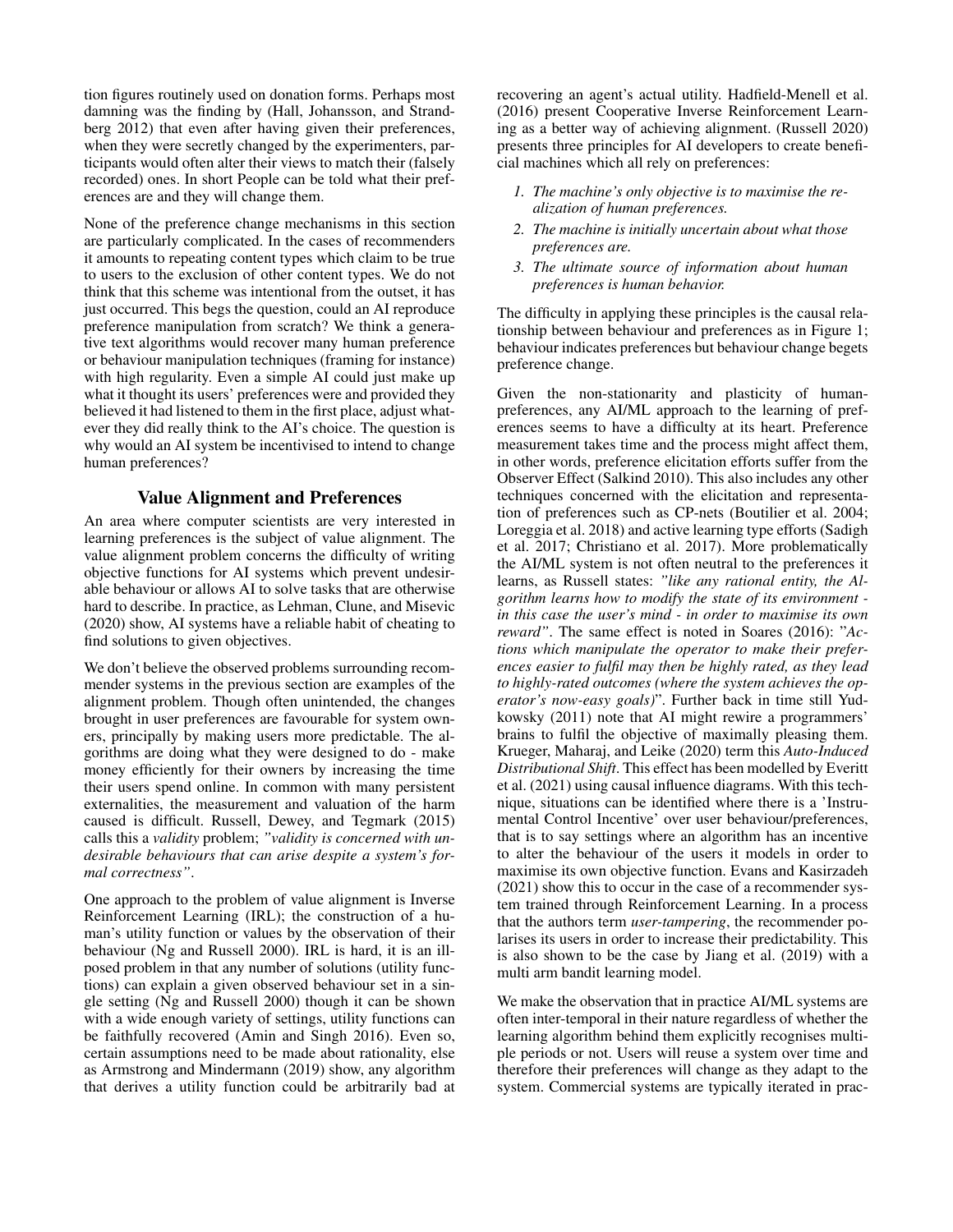tice, with a constant program of minor design improvements, A/B testing and retraining. Unless a particular effort is made to measure a users preferences before they begin interacting with an AI/ML system, it becomes impossible to know whether the system is doing a really good job or whether the system has just altered the preferences of its users to do a really good job.

Which preferences should be learned when the topic of preferences learning arises? The preferences that might exist before the user came into contact with the preference elicitation system or preferences after they have been altered? The instinctive response is to say the former, and that is suggested as solution by Everitt et al. (2021) to the problem of altering user preferences/behaviour to suit an objective. An alternative is the impact regularizer of Amodei et al. (2016) or a low impact learner (Armstrong and Levinstein 2017) which would seek to minimise the effect of the system on preferences. Neither solution is perfect because they might deny the legitimacy of a user's changed preferences. To use the example of a video recommender system, it could be the case that a user learns something after watching something and their preferences change as a result. Serving content to them as if they couldn't change could be just as bad as serving them content that targets prolonged engagement since it might trap users in a certain category of content.

Efforts are beginning to be made to address these problems. On the subject of non-stationary preferences, Chan et al. (2019) present a bandit algorithm to aid in the situation where a user is unsure about their preferences. In chapter 9, Russell (2020) discusses the problems associated with preference change and the difficulty with assigning moral valence to it. Perhaps here the more visible discussion surrounding the ethics of behaviour change can help. Resources are available to assess what constitutes good and bad behaviour change (Lades and Delaney 2020). The problem has been also considered for a long time in Welfare Economics and the philosophy of autonomy through the prism of Adaptive Preference Formation which was originally a rejection of utilitarianism (Teschl and Comim 2005). Elster (2016) develops a theory to separate more desirable preference changes like those caused by learning and experience from some of the less desirable ones that this article has touched on. Colburn (2011) characterises adapted preferences as those formed through covert influence and therefore undermine autonomy because users have not consciously chosen them. As Russell puts it, for an AI to learn preferences safely, it must be given some preferences over the type of preference changes that are allowed. For this to occur, the causes of any preference change need to be understood.

### **Conclusion**

This article makes the observation that AI/ML practitioners often make an implicit assumption that preferences are static artefacts which can be learned with no effect on them. Sometimes preferences are learned from stated preference data, but more often than not they are learned from data

concerning behaviour - i.e., assuming some variant of Revealed Preference Theory and rational behaviour assumptions. The assumption of non-changeable preferences is at odds with the behavioural change complex whose founding principle is that user behaviour can be manipulated. Systems that learn user preferences are at best likely to impact them during the process and at worst are likely to manipulate them to suit their own objective function in a process called Autoinduced Distributional Shift. Without an effort to record user preferences over time, it is difficult to know whether a particular system is doing its task well or altering user preferences to make its task easier.

A more considered approach to preference change in computer science is emerging, born from concerns surrounding Artificial General Intelligence (AGI) and value alignment. These are well founded since we have seen how user manipulation has already been effected by very limited algorithms. Theoretical and empirical research concerning the impact of recommender systems does recognise preference/behaviour change as a cause of problems like user polarisation. Companies are not incentivised to share data on such a sensitive topic, so much of the research on the topic has necessarily required multi agent simulations. This type of research is not without its critics due to its non-standardised approach (Winecoff et al. 2021) and has open challenges (Chaney 2021). We believe the validity of the results produced by simulations depend on the realism of their user preference change mechanisms. As a priority, a cross-disciplinary effort grounded on Empirical research is required to understand these processes as proposed by Franklin et al. (2022).

#### References

Abdollahpouri, H. 2019. Popularity Bias in Ranking and Recommendation. In *Proceedings of the 2019 AAAI/ACM Conference on AI, Ethics, and Society*, 529–530. Honolulu HI USA: ACM.

Abdollahpouri, H.; Burke, R.; and Mobasher, B. 2017. Controlling Popularity Bias in Learning-to-Rank Recommendation. In *Proceedings of the Eleventh ACM Conference on Recommender Systems*, 42–46. Como Italy: ACM.

Adomavicius, G.; Bockstedt, J. C.; Curley, S. P.; and Zhang, J. 2013. Do recommender systems manipulate consumer preferences? A study of anchoring effects. *Information Systems Research*, 24(4): 956–975.

Albarracín, D.; and Jr, R. S. W. 2000. The Cognitive Impact of Past Behavior: Influences on Beliefs, Attitudes, and Future Behavioral Decisions. *Journal of Personality and Social Psychology*, 79(1): 5–22.

Albarracín, D.; and McNatt, P. S. 2005. Maintenance and Decay of Past Behavior Influences: Anchoring Attitudes on Beliefs Following Inconsistent Actions. *Personality and Social Psychology Bulletin*, 31(6): 719–733.

Alfano, M.; Carter, J. A.; and Cheong, M. 2018. Technological Seduction and Self-Radicalization. *Journal of the American Philosophical Association*, 4(3): 298–322.

Alfano, M.; Fard, A. E.; Carter, J. A.; Clutton, P.; and Klein,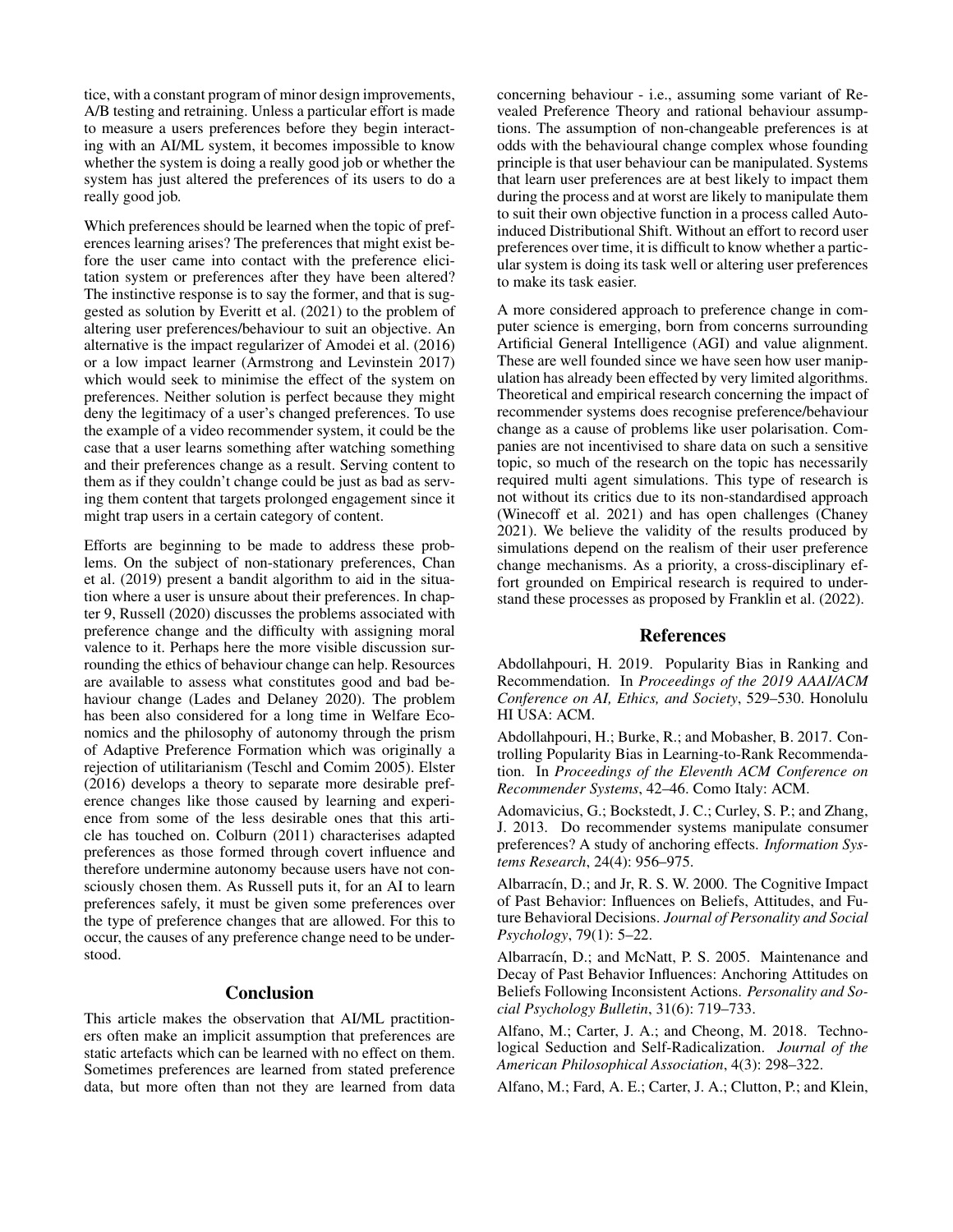C. 2020. Technologically scaffolded atypical cognition: the case of YouTube's recommender system. *Synthese*.

Amin, K.; and Singh, S. 2016. Towards Resolving Unidentifiability in Inverse Reinforcement Learning. *arXiv:1601.06569 [cs]*.

Amodei, D.; Olah, C.; Steinhardt, J.; Christiano, P.; Schulman, J.; and Mané, D. 2016. Concrete Problems in AI Safety. *arXiv:1606.06565 [cs]*.

Ariely, D.; and Norton, M. I. 2008. How actions create – not just reveal – preferences. *Trends in Cognitive Sciences*, 12(1): 13–16.

Armstrong, S.; and Levinstein, B. 2017. Low Impact Artificial Intelligences. *arXiv:1705.10720 [cs]*.

Armstrong, S.; and Mindermann, S. 2019. Occam's razor is insufficient to infer the preferences of irrational agents.

Atkins, L.; Francis, J.; Islam, R.; O'Connor, D.; Patey, A.; Ivers, N.; Foy, R.; Duncan, E. M.; Colquhoun, H.; Grimshaw, J. M.; Lawton, R.; and Michie, S. 2017. A guide to using the Theoretical Domains Framework of behaviour change to investigate implementation problems. *Implementation Science*, 12(1): 77.

Beshears, J.; Choi, J., J.; Laibson, D.; and Madrian, B. C. 2008. How are preferences revealed? *NBER Working Paper Series*.

Bleidorn, W.; Hopwood, C. J.; and Lucas, R. E. 2018. Life Events and Personality Trait Change: Life Events and Trait Change. *Journal of Personality*, 86(1): 83–96.

Boutilier, C.; Brafman, R. I.; Domshlak, C.; Hoos, H. H.; and Poole, D. 2004. CP-nets: A Tool for Representing and Reasoning with Conditional Ceteris Paribus Preference Statements. *Journal of Artificial Intelligence Research*, 21: 135–191.

Caplin, A.; Dean, M.; and Martin, D. 2011. Search and Satisficing. *American Economic Review*, 101(7): 2899–2922.

Chan, L.; Hadfield-Menell, D.; Srinivasa, S.; and Dragan, A. 2019. The Assistive Multi-Armed Bandit. *arXiv:1901.08654 [cs, stat]*.

Chaney, A. J. B. 2021. Recommendation System Simulations: A Discussion of Two Key Challenges. *arXiv:2109.02475 [cs]*.

Chaney, A. J. B.; Stewart, B. M.; and Engelhardt, B. E. 2018. How Algorithmic Confounding in Recommendation Systems Increases Homogeneity and Decreases Utility. *Proceedings of the 12th ACM Conference on Recommender Systems*, 224–232.

Christiano, P.; Leike, J.; Brown, T. B.; Martic, M.; Legg, S.; and Amodei, D. 2017. Deep reinforcement learning from human preferences. *arXiv:1706.03741 [cs, stat]*.

Cialdini, R. B.; and Trost, M. R. 1998. Social influence: Social norms, conformity and compliance. In *The handbook of social psychology*. Mcgraw-Hill.

Colburn, B. 2011. Autonomy and Adaptive Preferences. *Utilitas*, 23(1): 52–71.

Del Vicario, M.; Scala, A.; Caldarelli, G.; Stanley, H. E.; and Quattrociocchi, W. 2017. Modeling confirmation bias and polarization. *Scientific Reports*, 7(December 2016): 1–9.

Dolan, P.; and Galizzi, M. M. 2015. Like ripples on a pond: Behavioral spillovers and their implications for research and policy. *Journal of Economic Psychology*, 47: 1–16.

Elster, J. 2016. *Sour Grapes: Studies in the subversion of rationality*. Cambridge: Cambridge University Press.

Evans, C.; and Kasirzadeh, A. 2021. User Tampering in Reinforcement Learning Recommender Systems. *arXiv:2109.04083 [cs]*.

Everitt, T.; Carey, R.; Langlois, E.; Ortega, P. A.; and Legg, S. 2021. Agent Incentives: A Causal Perspective. In *AAAI Conference on Artifical Intelligence*.

Fang, X.; Singh, S.; and Ahluwalia, R. 2007. An Examination of Different Explanations for the Mere Exposure Effect. *Journal of Consumer Research*, 34(1): 97–103.

Franklin, M.; Ashton, H.; Gorman, R.; and Armstrong, S. 2022. Recognising the importance of preference change: A call for a coordinated multidisciplinary research effort in the age of AI. *AAAI-22 Workshop on AI For Behavior Change*.

Furnham, A.; and Boo, H. C. 2011. A literature review of the anchoring effect. *The Journal of Socio-Economics*, 40(1): 35–42.

Goldstein, D. G.; and Gigerenzer, G. 2002. Models of ecological rationality: The recognition heuristic. *Psychological Review*, 109(1): 75–90.

Gui, M.; Shanahan, J.; and Tsay-Vogel, M. 2021. Theorizing inconsistent media selection in the digital environment. *The Information Society*, 37(4): 247–261.

Hadfield-Menell, D.; Russell, S. J.; Abbeel, P.; and Dragan, A. 2016. Cooperative inverse reinforcement learning. *Advances in neural information processing systems*, 29: 3909– 3917.

Hall, L.; Johansson, P.; and Strandberg, T. 2012. Lifting the Veil of Morality: Choice Blindness and Attitude Reversals on a Self-Transforming Survey. *PLoS ONE*, 7(9).

Hill, T.; Kusev, P.; and van Schaik, P. 2019. Choice Under Risk: How Occupation Influences Preferences. *Frontiers in Psychology*, 10: 2003.

Jacobs, M. 2016. Accounting for Changing Tastes: Approaches to Explaining Unstable Individual Preferences. *Review of Economics*, 67(2): 121–183.

Jesse, M. W.; and Jannach, D. 2020. Digital nudging with recommender systems: Survey and future directions. *arXiv*, 1–28.

Jiang, R.; Chiappa, S.; Lattimore, T.; György, A.; and Kohli, P. 2019. Degenerate feedback loops in recommender systems. *AIES 2019 - Proceedings of the 2019 AAAI/ACM Conference on AI, Ethics, and Society*, 383–390.

Kozyreva, A.; Lewandowsky, S.; and Hertwig, R. 2020. Citizens Versus the Internet: Confronting Digital Challenges With Cognitive Tools. *Psychological Science in the Public Interest*, 21(3): 103–156.

Kramer, A. D. I.; Guillory, J. E.; and Hancock, J. T. 2014. Experimental evidence of massive-scale emotional contagion through social networks. *Proceedings of the National Academy of Sciences of the United States of America*, 111(29): 8788–8790.